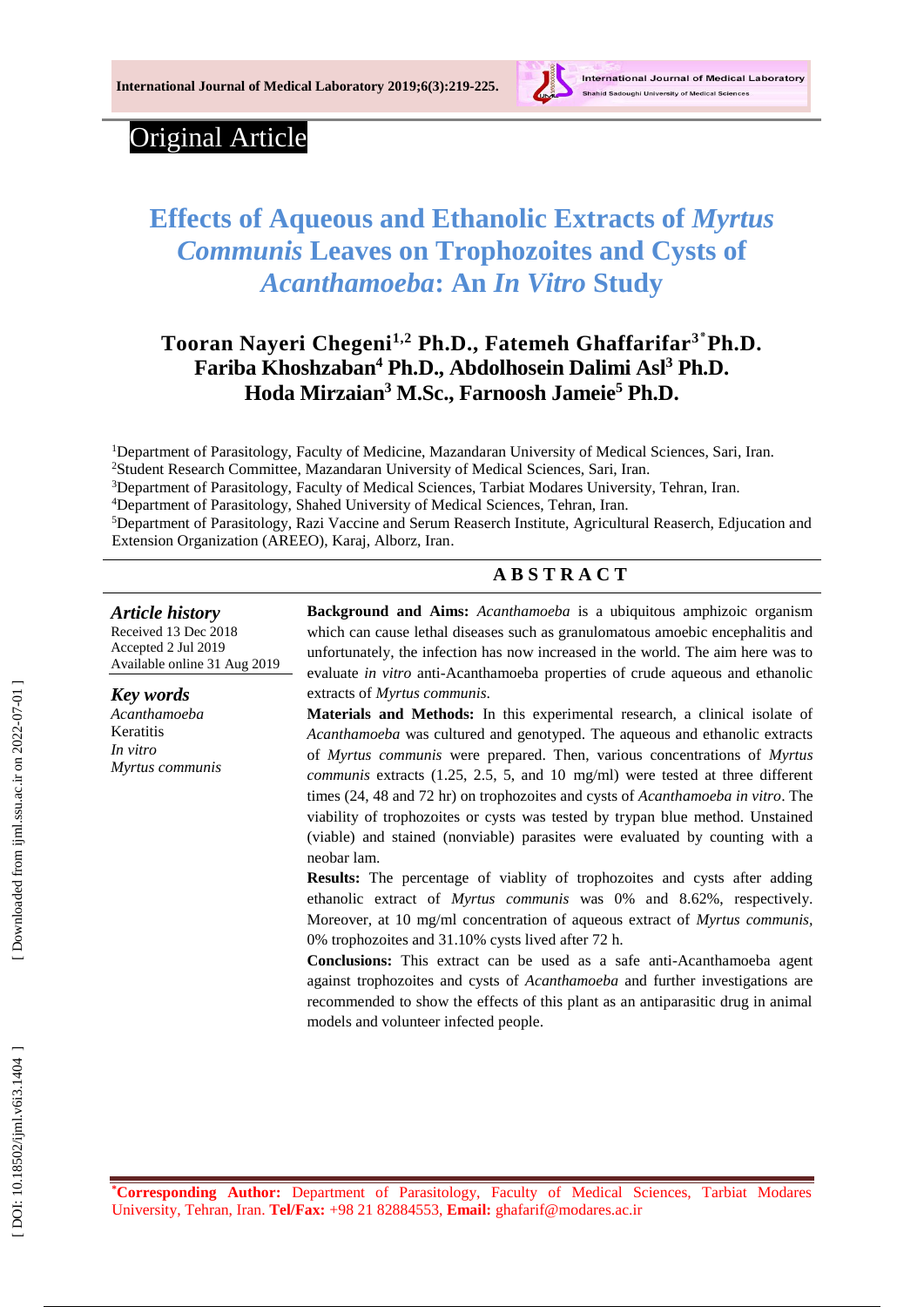## **Introduction**

*Acanthamoeba* are ubiquitous amphizoic organisms are found in variety of environ ments including water, sewage, air, soil, food items, swimming pool, dust, dialysis units, humidifiers, and healthy individuals [1 -3]. *Acanthamoeba* keratitis (AK) is a painful sight threatening ocular disease that occurs generally among immunocompetent individuals. AK symptoms include redness, irritation, tearing, photophobia, ocular pain, lid edema, corneal ring, perineural infiltrates, loose corneal epithelium , and blurred vision [2]. About 85 - 88% of AK cases are connected with contact lens wearers [4]. The treatment of ocular acanthamoebiasis is extremely difficult and protracted. The combination of cationic antiseptics and aromatic diamidines inhibit membrane functions and DNA synthesis [5, 6] . One of medicinal plants called *Myrtus communis* is a perennial shrub having a maximum height of 5 meters (m) that belongs to the Myrtaceae family. The leaves of this plant are mostly used in medicine [7]. *Myrtus communis* extract are useful against different pathogenic organisms and there are good results in terms of antibacterial [8], antiviral [9], bioactivity and antioxidant activity of this plant as well as its antiparasitic [10 -12] and antifungal [13] properties. Anti -*Acanth amoeba* properties of *Myrtus communis* are not identified; thus, we focused to explain Anti - *Acanthamoeb a* activity of this extract against trophozoites and cysts of *Acanth amoeba* .

# **Materials and Methods**

#### **Preparation of the plant**

The dried leaves of *Myrtus communis* were purchased from the Kerman area in the southeast Iran. The plant was identified and approved by pharmacognosist (Faculty of Pharmacognosy, Shahid Beheshti University, Tehran, Iran).

#### **Extraction of the ethanolic extract**

The ethanolic extract of *Myrtus communis* was obtained by incubating 50 grams (g) of powdered dried leaves in 500 milliliters (ml) of 85 -87% ethanol for 3 days. In all cases , the extracts were centrifuged (5000 rpm) for 30 minutes (min) and the supernatants were harvested and filtered using Whatman paper No. 1. The extract was then filtered.

Afterwards, a rotary vacuum evaporator at 40°C was used in order to remove the solvent.

#### **Extraction of the aqueous extract**

Fifty grams of powdered dried leaves was kept in 200 mL of distilled water for half an hour. Then, the solvent from the extract was removed by rotary evaporator. The residues of extract were collected and kept in the freezer (-20°C) for the experiment.

#### *Acanthamoeba* **strain**

The sample used in this study were obtained from a patient with keratitis. AK diagnosis was based on culture, sequencing analysis and Basic Local Alignment Search Tool (BLAST) search. The sequencing results showed the existence of T4 genotype (accession number KU877552). The specimen was grown on nonnutrient agar (NNA) plates [10] coated with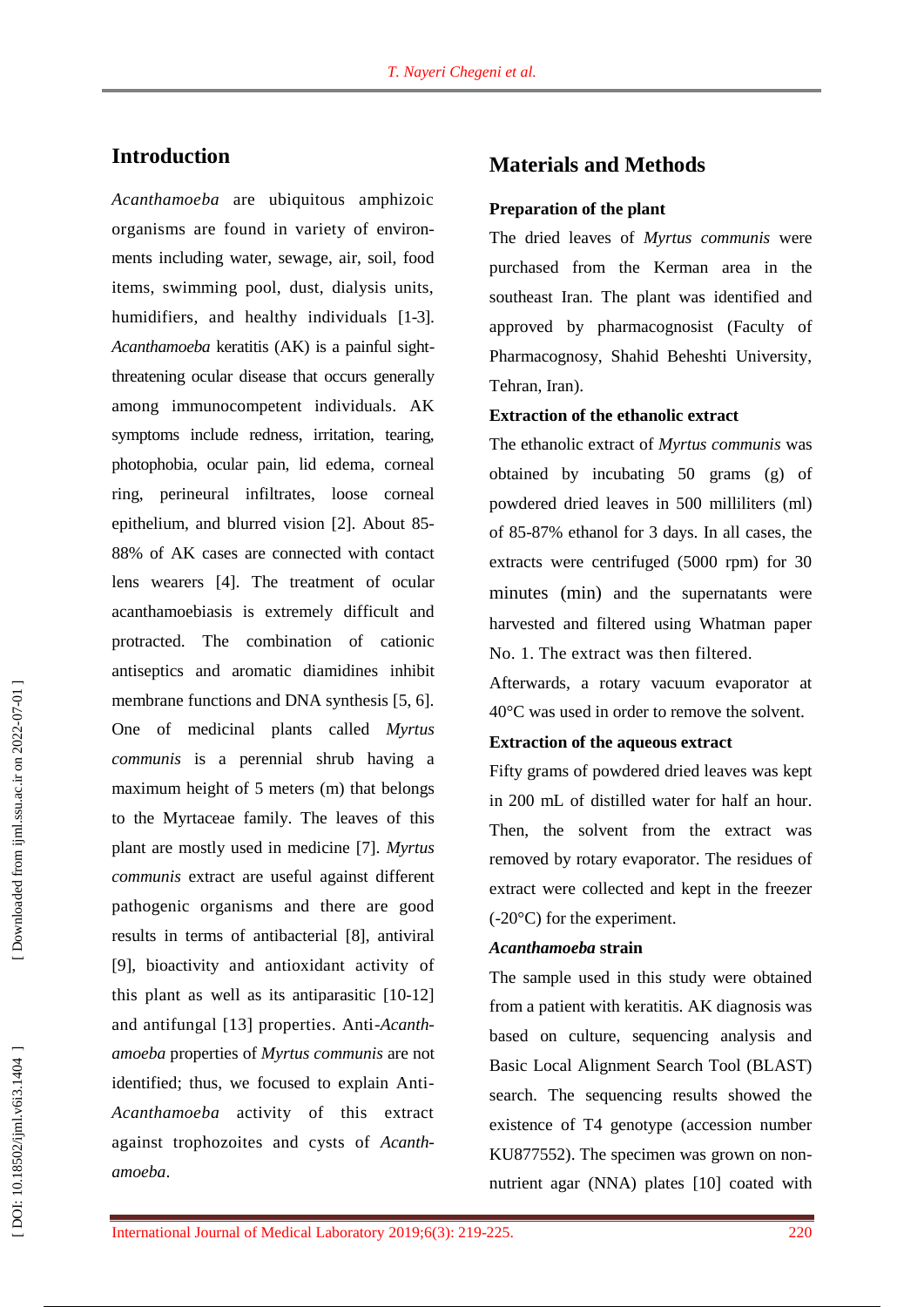*Escherichia coli* at 26˚C. The *Acanthamoeba*  strain was kept in non -nutrient agar culture for further use.

#### **Trophozoites**

*Acanthamoeba* was cultivated in NNA medium at 26°C. After 72 to 96 h, trophozoites were washed twice with sterile page 's saline and concentrated at 150 0 rpm for 5 min [14]. The number of viable trophozoites were calculated by a neobar lam [15]. The final amount was adjusted to  $15 \times 10^4$  trophozoites per ml . Initial cultures were used for testing after 14 -21 days and centrifuged at 2000 rpm for 5 min. Cysts were counted and the final amount was adjusted to  $15 \times 10^4$  cysts per ml.

#### **Evaluation of activity**

In this study, 100 microliters  $(\mu l)$  of the calibrated cyst/ trophozoite suspension  $(15\times10^4/\text{ml})$  was inoculated in each microcentrifuge tube and 100μl of each extract concentration (1.25, 2.5, 5, 10 mg/ml) was added to the tubes. Then, the tubes were kept at 26°C for 24, 48, and 72 h r. In this test, the control tubes included only trophozoites or cysts suspension and sterile distilled water. Three tubes were used for the evaluation of each concentration and measurements were repeated 3 times [16].

# **Amoebicidial activity of the** *Myrtus communis* **on trophozoites and cysts**

The samples were incubated with different concentrations of the extract for 24, 48, and 72 h. Then, 25 μl from each test and control well was added into 25 μl from 0.4% trypan blue and the number of live and dead cysts was counted with a neobar lam. This study was

approved by the ethical committee of Tarbiat Modares University, Tehran, Iran .

#### **Statistical analysis**

The statistical analysis of the data was made by one -way ANOVA and repeated measures tests (compare three or more dependent groups) using SPSS version 18.0. The number of trophozoites and cysts was expressed as mean±SD and percent survival. The significance level was considered as p<0.05.

# **Results**

The results of this research are presented as survival percentage of trophozoites and cysts in Tables 1 and 2. The concentrations of 1.25, 2.5, 5 and 10 mg/ml of aqueous and ethanolic extracts of the *Myrtus communis* were used against trophozoites and cysts at three different times (24, 48 and 72 hr). The mortality of trophozoites and cysts exposed to the different extracts arised with increase in time of exposure and extract concentration (Fig. 1). The ethanolic extract of *Myrtus communis* is more effective than the aqueous extract . After adding 10 mg/ml ethanolic extract of *Myrtus communis* to the medium culture , 0% trophozoites and 8.62% cysts were viable after 48 and 72 h r, respectively. In the case using 5 mg/ml ethanolic extract of *Myrtus communis*, 28.88 % trophozoites and 35.80 % of the cysts were detected in 72 h r. By adding 2.5 mg/ml of extract and after 72 h r percentages of trophozoites and cysts viabilitywere 43.78% and 56.06 %, respectively. Upon administration of extract at concentration of 1.25 mg/ml , 56.98% trophozoites and 75.59% cysts were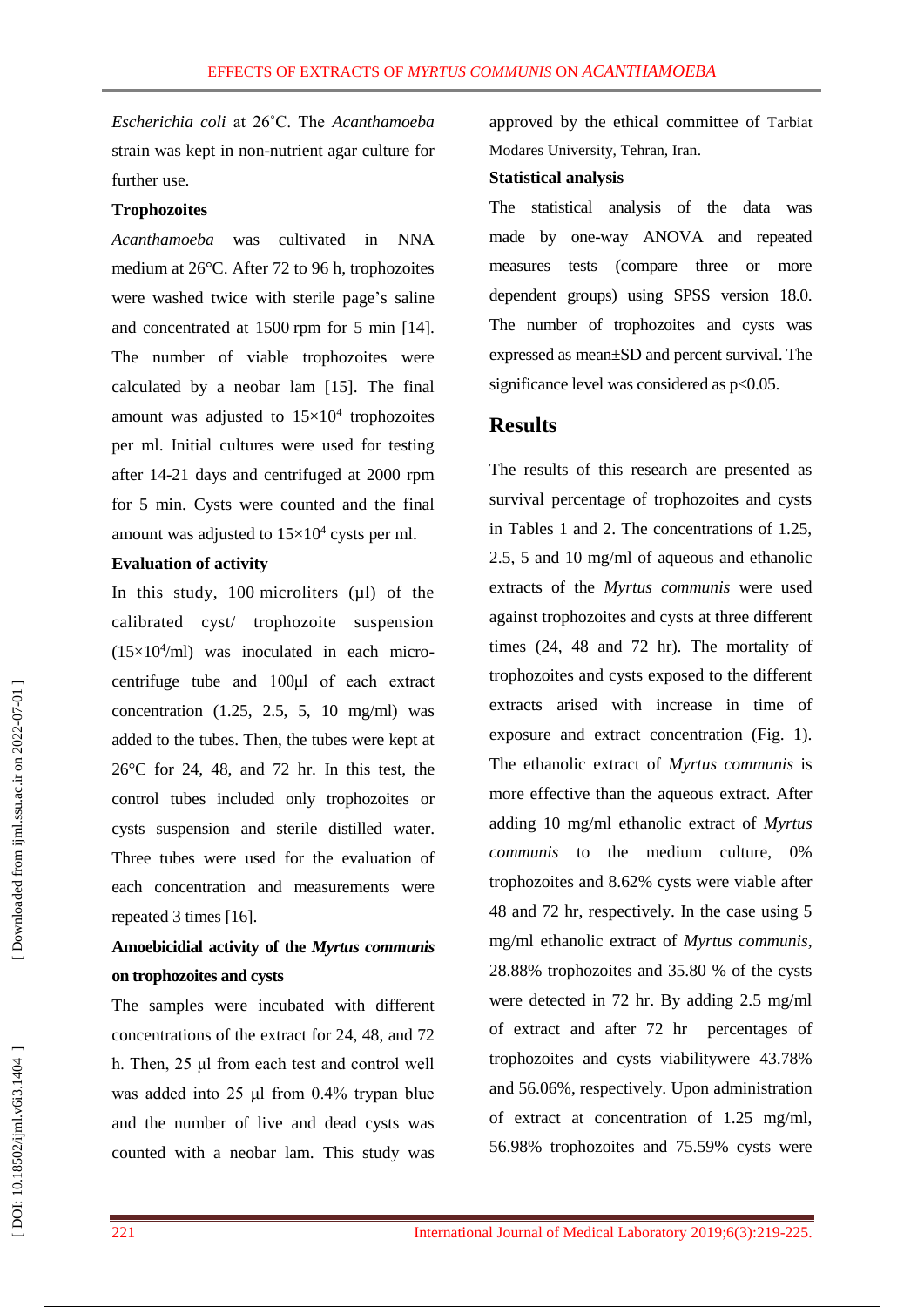alive. The difference between these results was statistically significant  $(p<0.05)$ .

Anti -amoebic activity of extract from *Myrtus communis* at 10 mg/ml on trophozoites and cysts of *Acanthamoeba* caused removal of all trophozoite s, and 31.10% cysts were viable in 72 h. In the case of 5 mg/ml ethanolic extract of *Myrtus communis*, 42.22 % trophozoites and 63.77 % of the cysts were detected in 72 h. At another concentration, 2.5 mg/ml, 57.33%

trophozoites and 69.58% cysts survived. Anti amoebic activity at 1.25 mg/ml of the extract showed survival of 69.96% of trophozoites and 85.34% of cysts. The difference between the results of the effect of extract on parasite was statistically significant ( $p<0.05$ ). Finally, among the extracts evaluated, ethanolic extract of *Myrtus communis* revealed the strongest anti -*Acanthamoeba* activity on the trophozoites and cysts.

|  |  |  | Table 1. Effect of <i>Myrtus communis</i> ethanolic extract on the survival and growth of <i>Acanthamoeba</i> |  |  |  |  |
|--|--|--|---------------------------------------------------------------------------------------------------------------|--|--|--|--|
|--|--|--|---------------------------------------------------------------------------------------------------------------|--|--|--|--|

| Concentrations (mg/ml) | <b>Effect</b> on |                       | %Viability of Acanthamoeba |                       |
|------------------------|------------------|-----------------------|----------------------------|-----------------------|
|                        |                  | 24 <sup>th</sup> hour | $48th$ hour                | 72 <sup>th</sup> hour |
|                        | Trophozoites     | $19.99 \pm 5.44$      | 00.00                      | 00.00                 |
| $10.0$ (mg/ml)         | Cysts            | $27.68 + 4.25$        | $20.38 \pm 2.71$           | $8.62 \pm 0.65$       |
|                        | Trophozoites     | $37.77 \pm 3.14$      | $33.33 \pm 00$             | $28.88 \pm 3.14$      |
| $5.0$ (mg/ml)          | Cysts            | $40.00 \pm 00$        | $37.68 \pm 4.25$           | $35.80 \pm 5.43$      |
|                        | Trophozoites     | $48.66 \pm 8.37$      | $46.66 \pm 00$             | $43.78 + 8.80$        |
| $2.5 \text{ (mg/ml)}$  | Cysts            | $71.10 \pm 7.70$      | $66.50 \pm 3.52$           | $56.06\pm3.86$        |
|                        | Trophozoites     | $64.44 + 3.13$        | $60.31 + 9.01$             | $56.98 + 6.32$        |
| $1.25$ (mg/ml)         | Cysts            | $88.32 \pm 2.35$      | $76.92 \pm 00$             | $75.59 \pm 2.59$      |
| Control                | Trophozoites     | $100+00$              | $100+00$                   | $100+00$              |
|                        | Cysts            | $100 \pm 00$          | $100 \pm 00$               | $100 \pm 00$          |

Data are expressed as mean±SD

**Table 2.** Effect of *Myrtus communis* aqueous extract on the survival and growth of *Acanthamoeba*

| Concentrations (mg/ml)                                  | <b>Effect</b> on               | %Viability of Acanthamoeba |                  |                       |  |
|---------------------------------------------------------|--------------------------------|----------------------------|------------------|-----------------------|--|
|                                                         |                                | 24 <sup>th</sup> hour      | $48th$ hour      | 72 <sup>th</sup> hour |  |
|                                                         | Trophozoites                   | $36.01 \pm 9.09$           | $33.33 \pm 00$   | 00.00                 |  |
| $10.0$ (mg/ml)                                          | Cysts                          | $52.22 \pm 1.56$           | $46.66 \pm 6.66$ | $31.10\pm3.14$        |  |
|                                                         | Trophozoites                   | $54.33 \pm 7.93$           | $48.66 \pm 2.01$ | $42.22 \pm 3.13$      |  |
| $5.0$ (mg/ml)                                           | Cysts                          | $66.50 \pm 3.52$           | $64.09 \pm 3.62$ | $63.77 \pm 7.38$      |  |
|                                                         | Trophozoites                   | $69.58 \pm 2.75$           | $65.13 \pm 8.55$ | $57.33 \pm 3.35$      |  |
| $2.5 \text{ (mg/ml)}$                                   | Cysts                          | $80.16 \pm 4.59$           | $71.10 \pm 7.70$ | $69.58 \pm 0.09$      |  |
|                                                         | Trophozoites                   | $74.52 \pm 1.69$           | $71.10\pm7.70$   | $69.96 \pm 1.03$      |  |
| $1.25$ (mg/ml)                                          | Cysts                          | $92.85 \pm 7.14$           | $86.66 \pm 00$   | $85.34 \pm 0.52$      |  |
|                                                         | Trophozoites                   | $100 \pm 00$               | $100 \pm 00$     | $100 \pm 00$          |  |
| Control<br>$1 - 1 - 1$<br>$\mathbf{D}$ and $\mathbf{D}$ | Cysts<br>$\alpha$ $\mathbf{D}$ | $100 \pm 00$               | $100 \pm 00$     | $100 \pm 00$          |  |

Data are expressed as mean±SD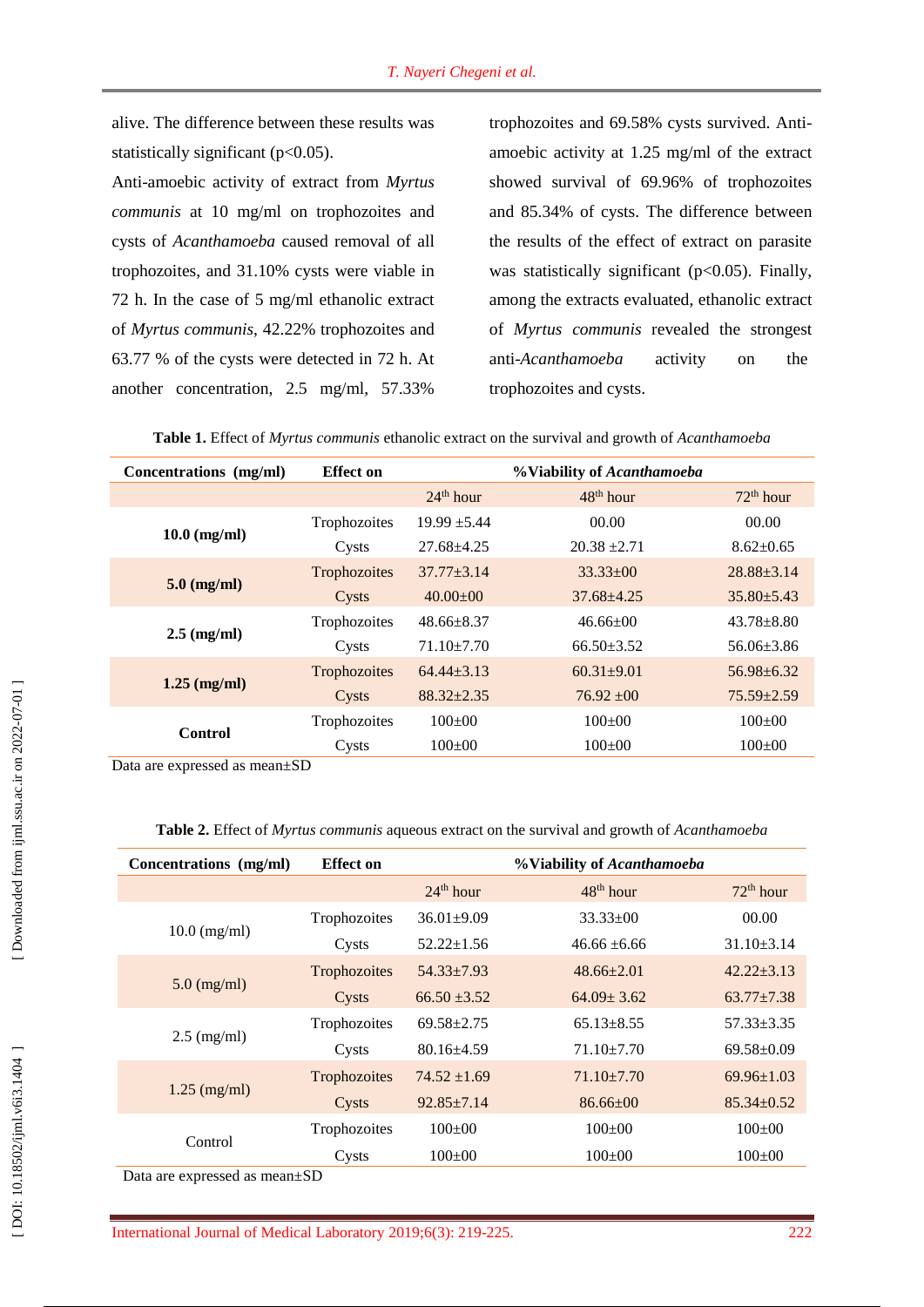

**Fig. 1.** The effect of *Myrtus* extract on *Acanthamoeba* (40×). (A and B) Live cysts, (C) Live trophozoites, and (D, E, and F) Dead cysts.

### **Discussion**

AK is an infrequent serious complication in contact lens users that can lead to severe visual loss [17] and promote s with corneal abrasions, poor contact lens hygiene, and home -made saline solutions [2]. The disease is efficintly treated by using antibiotics, propamidine, chlorhexidine, and administering eye drops [18, 19]. Despite combination therapy, only half of the patients have been reported to improve after treatment with the therapeutic regimens when the disease is not early diagnosed [20]. Failure to treat *Acanthamoba* infections is due to the following: 1) failure to achieve the optimum dose for the treatment of infections, 2) phenotypic switching (transfor mation of trophozoite to double -walled cyst), 3) unwanted side effects due to non -selective drugs [21]. *Myrtus communis* with the

common name "myrtle" is a medicinal herb the leaves, branches, berries, and fruits of whic h have been used widely as a traditional medicine for the treatment of various diseases [22] . The leaves of *Myrtus communis* are useful in cerebral, stomach and liver diseases, pulmonary disorders, deep sinuses, hair fall, inflammation, haemorrhage , and diarrhea [23]. In this context, anti -Acanthamoeba effect of aqueous and ethanolic extracts of *Myrtus communis* against T4 genotype of *Acanthamoeba* was evaluated. The results of this study showed that aqueous and ethanolic extracts of *Myrtus communis* on trophozoites are more effective than cysts. Rigid double layered wall of cyst causes a difference in the sensitivity to drug in the trophozoites and cysts [24] .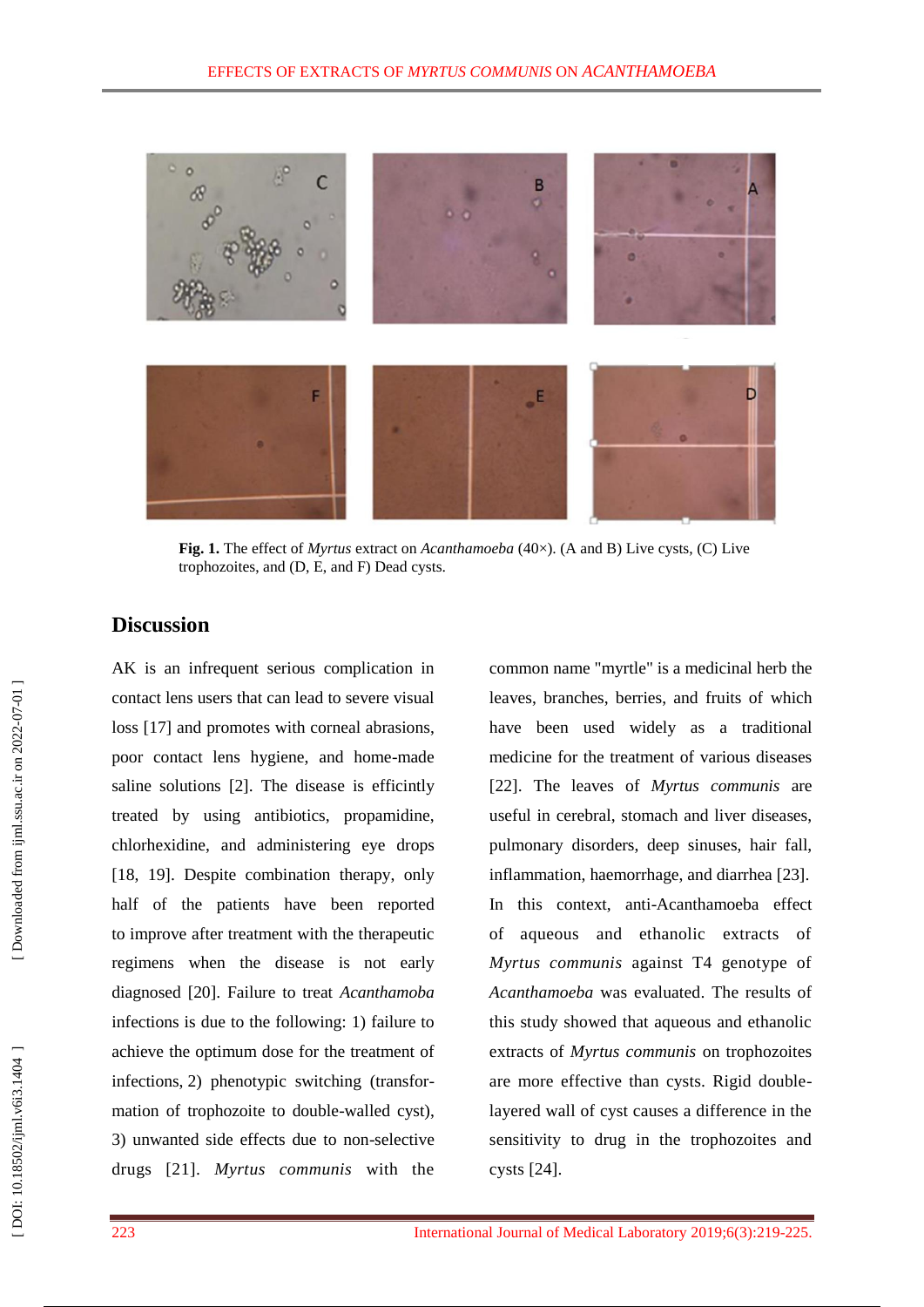Many plant extracts have been reported as potent inhibitors of parasites. In the case of *Acanthamoeba*, different medicinal plants and herbal extracts have been studied as sources of amoebicidal agents. Nayeri Chegeni et al. in 2016 [25] demonstrated that in the presence of 10 mg/ml alcoholic extract in medium culture after 72 h r, 30.51% trophozoites and 91.40% cysts of *Acanthamoeba* were viable. However, in the presence of 10 mg/ml aqueous extract of *Artemisia annua,* 58.25% trophozoites and 81.53% cysts were alive in the medium culture after 72 h r. Furthermore, anti -amoebic effects of *Peganum harmala* ethanolic extract were tested against *Acanthamoeba in vitro* which ultimately with the effect of 10 mg/ml of extract, 0% trophozoites and 21.10% cysts were identified as alive after 72 hr [26]. Dodangeh et al. revealed that in the presence of 10 mg/ml Chloroformic extract of *Trigonella Foenum Graecum*, all trophozoites and cysts were removed after 48 and 72 h r, respectively [27]. Polat et al. reported that methanolic extract of *Thymus sipyleus subsp* was effective on *Acanthamoeba castellanii*.

Finally, 32 mg/ml of the methanolic extract eliminated all trophozoites in 3 h. At the same concentration, no viable cysts were recognized in 12 h r [28]. There are many investigations on effectiveness of plant extract s on parasites that show the importance of natural products for treatment of parasitic disease .

## **Conclusion**

Our findings demonstrated that *Myrtus communis* inhibits the growth rate of trophozoites and cysts of *Acanthamoeba* with a dose of 10 mg/ml. It is recommended that cell culture be performed and the extract be used for the animal model s in order to determine its exact efficacy and side effects on the human eye.

## **Conflict of Interest**

There is no conflict to declare.

### **Acknowledgments**

We would like to thank the staff of the department of parasitology in Tarbiat Modares University for their help. Also special thanks goes to Dr. Bita Bakhshi, the associate professor of medical bacteriology and Dr. Majid Pirestani assistant professor of medical parasitology in Tarbiat Modares University for their sincere cooperation in this project.

# **References**

- [1]. Khan NA, Tareen NK. Genotypic, phenotypic, biochemical, physiological and pathogenicity based categorisation of Acanthamoeba strains. Folia Parasitol. 2003; 50(2): 97 -104.
- [2]. Marciano -Cabral F, Cabral G. Acanthamoeba spp. as agents of disease in humans. Clin Microbiol Rev. 2003; 16(2): 273 -307.
- [3]. Schuster FL, Visvesvara GS. Free-living amoebae as opportunistic and non -opportunistic pathogens of humans and animals. Int J Parasitol. 2004; 34(9): 1001 -1027.
- [4]. Dart JK, Saw VP, Kilvington S. Acanthamoeba keratitis: diagnosis and treatment update 2009. Am J Ophthalmol. 2009; 148(4): 487 - 9 9 .
- [5]. Khunkitti W, Lloyd D, Furr JR, Russell A. Aspects of the mechanisms of action of biguanides on trophozoites and cysts of Acanthamoeba castellanii. J Appl Microbiol. 1997; 82(1): 107 -14.
- [6]. Hargrave SL, McCulley JP, Husseini Z, Group BS. Results of a trial of combined propamidine isethionate and neomycin therapy for